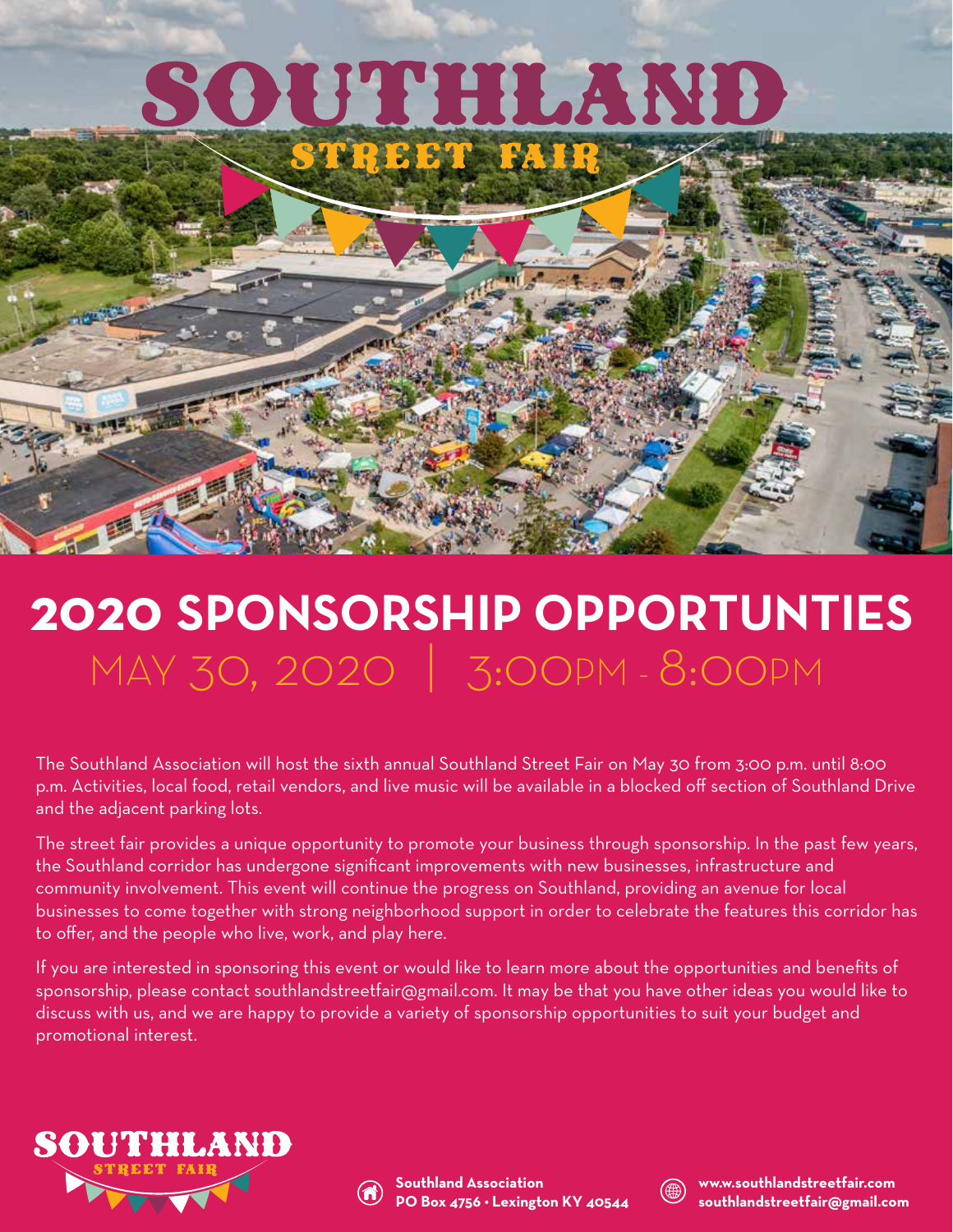## **LOCAL DEMOGRAPHICS & EVENT DETAILS**

- Estimated 9,000 -12,000 attendees at the Southland Street Fair yearly, beginning in 2015
- 1,534 families and 6,134 residents within .5 walking distance (10 minute walk)
- 9 Active Neighborhood Associations within a mile radius (20 minute walk)
- 8,000+ Good Foods Co-op owners

## **SOUTHLAND STREET FAIR 2020 SPONSOR PACKAGES Presenting Sponsor (1 available) \$4,000**

- Exclusive privilege of presenting the Southland Street Fair: "Southland Street Fair presented by YOUR NAME"
- Press Release announcing naming sponsor, including a quote from a sponsor representative
- Logo on Street Fair poster to be hung around town
- Logo on vinyl signs at strategic locations on Southland Drive prior to the event
- Guaranteed shared logo exposure on online material prior to the event and on event day
- Facebook tags and inclusion in the Facebook event graphics and posts
- Year round logo recognition on Southland Street Fair website
- One booth in prime location for the Street Fair, location to be determined with sponsor
- Sponsor opportunity to welcome the crowd and receive additional stage recognition during the Street Fair
- Street Fair

*The Presenting Sponsor must be a local business, and will be reviewed by Southland Association board of directors.*

## **Stage/Entertainment Sponsor (1 available) \$2,000**

- Logo on Street Fair poster to be hung around town
- Stage signage reflecting your stage sponsorship
- Logo on vinyl signs at strategic locations on Southland Drive prior to the event
- Guaranteed shared logo exposure on all marketing material (online and print)
- Year round logo recognition on Southland Street Fair website
- One booth located directly next to or across stage, with up to two booth spaces, location to be determined with sponsor
- Sponsor opportunity to welcome the crowd and receive additional stage recognition during the Street Fair

### **Kid Zone Sponsor (1 available) \$1,500**

- Logo on Street Fair poster to be hung around town
- Kid Zone area signage reflecting your sponsorship
- Logo on vinyl signs at strategic locations on Southland Drive prior to the event
- Guaranteed shared logo exposure on all marketing material (online and print)
- Additional Facebook exposure on the page and event as Kid Zone Sponsor
- Year round logo recognition on Southland Street Fair website
- One booth located in Kid Zone area, with up to two booth spaces, location to be determined with sponsor

- 
- Opportunity to appear as part of advanced television and radio marketing opportunities prior to the Southland